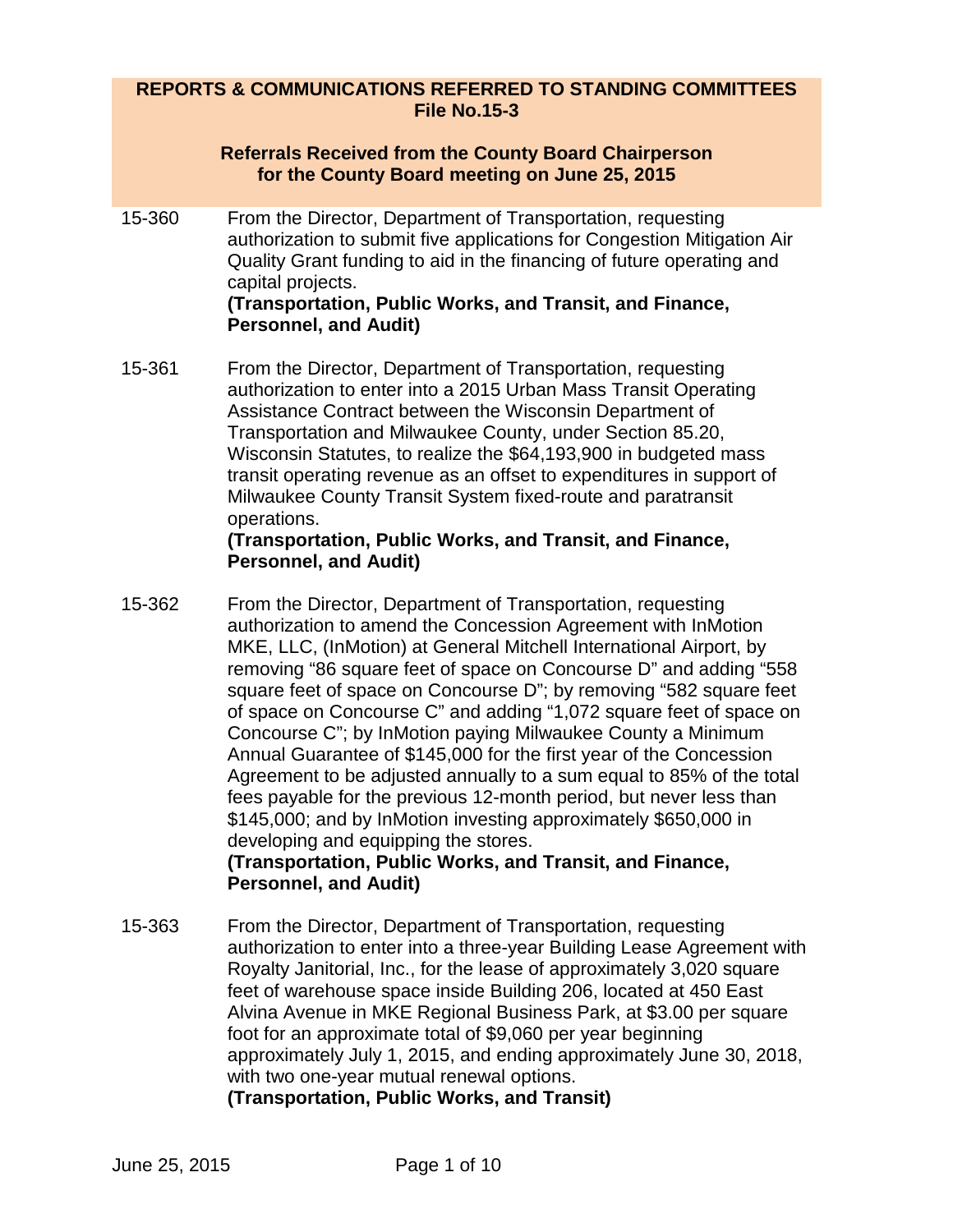15-364 From the Director, Department of Transportation, requesting authorization to enter into a one-year Building Lease Agreement with Strictly Van Transportation, LLC, for the lease of approximately 2,650 square feet of office space inside Building 117, located at 6083 South Jasper Avenue in MKE Regional Business Park, at \$7.50 per square foot, for an approximate total of \$19,875 for the first year of the lease beginning July 1, 2015, and ending June 30, 2016, with four one-year mutual renewal options.

**(Transportation, Public Works, and Transit)**

15-365 From the Director, Department of Transportation, requesting authorization to enter into a Lease Agreement with The Northwestern Mutual Life Insurance Company for lease of approximately 165,357 square feet of land at General Mitchell International Airport on which to construct an aircraft hangar, for an initial term of five years, with four additional five-year renewal options.

## **(Transportation, Public Works, and Transit)**

- 15-366 From Corporation Counsel, recommending payment in the amount of \$838.68 to Lynn Shaw in settlement of her vehicle damage claim against Milwaukee County resulting from a January 20, 2015, incident. SMALL CLAIM **(Judiciary, Safety, and General Services)**
- 15-367 From Corporation Counsel, recommending payment in the amount of \$1,300.89 to Konrad Ellenberger in settlement of his vehicle damage claim against Milwaukee County resulting from a November 4, 2014, incident. SMALL CLAIM **(Judiciary, Safety, and General Services)**
- 15-368 From Corporation Counsel, recommending payment in the amount of \$7,236.37 to The Hartford in settlement of its subrogated vehicle damage claim on behalf of Kurt Schlamer against Milwaukee County resulting from a January 5, 2015, incident. SMALL CLAIM **(Judiciary, Safety, and General Services)**
- 15-369 From Corporation Counsel, recommending payment in the amount of \$2,296.96 to Holly Desjardin in settlement of her vehicle damage claim against Milwaukee County resulting from a February 5, 2015, incident. SMALL CLAIM **(Judiciary, Safety, and General Services)**
- 15-370 From Corporation Counsel, recommending payment in the amount of \$1,861.92 to Jeanne O'Dean-Wotnoske in settlement of her vehicle damage claim against Milwaukee County resulting from a January 9, 2015, incident. SMALL CLAIM **(Judiciary, Safety, and General Services)**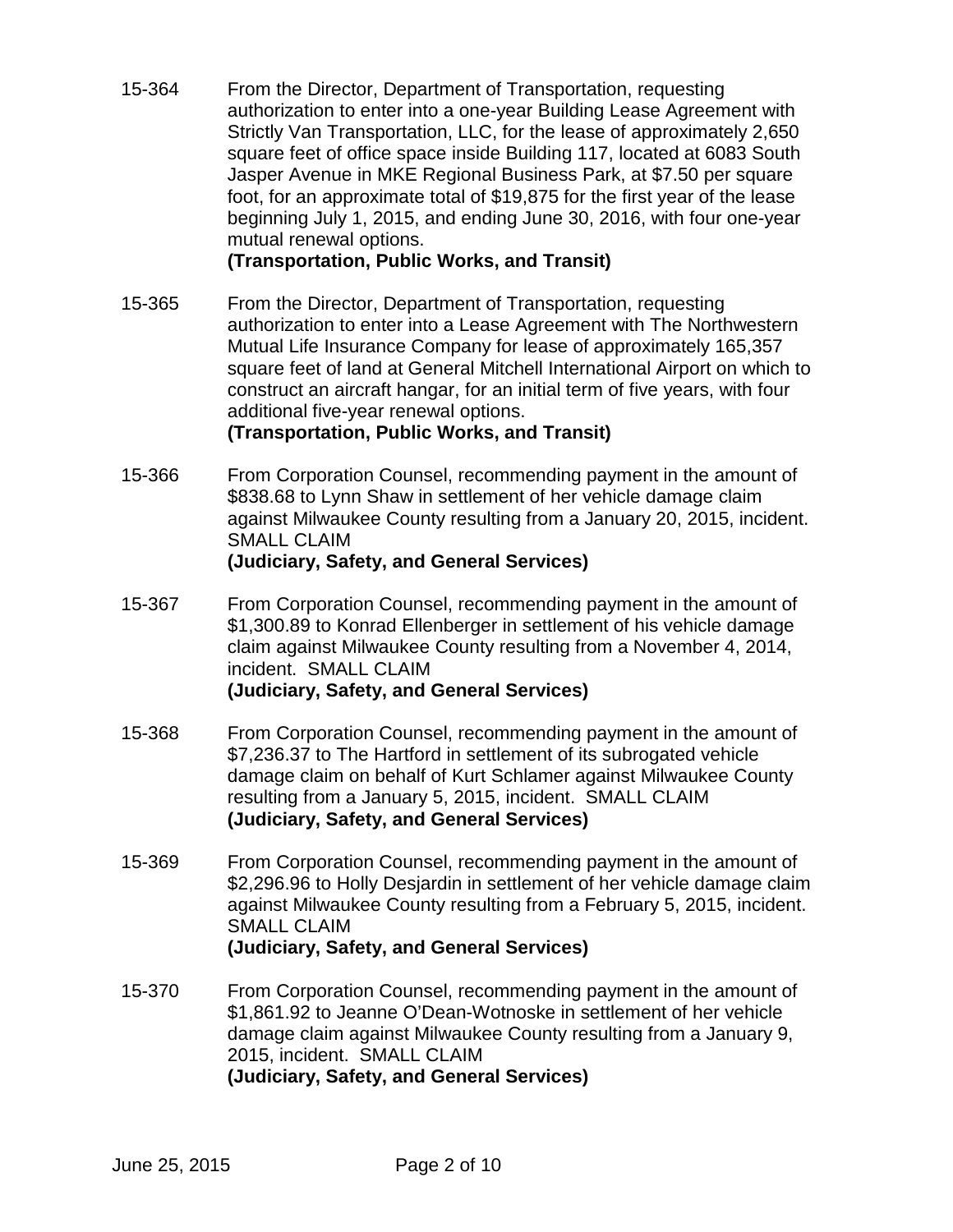- 15-371 From Corporation Counsel, recommending payment through General Mitchell International Airport (GMIA) revenues in the amount of \$5,000 to Jason Tobias in settlement of his personal injury claim against Milwaukee County resulting from a September 6, 2012, incident at GMIA Concourse C. SMALL CLAIM **(Judiciary, Safety, and General Services)**
- 15-373 From the Director, Department of Administrative Services, requesting adoption of the Watershed Restoration Plan for the Root River as set forth in Southeastern Wisconsin Regional Planning Commission Community Assistance Report No. 316 as a guide for watershed management.

## **(Parks, Energy, and Environment)**

- 15-376 From the Director, Department of Administrative Services, providing a passive review informational report regarding a Professional Services Agreement in the amount of \$150,900 with Grumman/Butkus Associates to provide design services for 2015 Adopted Capital Project WO03801 - Marcus Center Heating, Ventilation, and Air Conditioning Upgrade. PASSIVE REVIEW CONTRACT **(Finance, Personnel, and Audit)**
- 15-377 From the Director, Department of Health and Human Services, requesting authorization to execute Purchase of Service contracts with Community Advocates, Inc., in the amount of \$1,400,181 for the period effective October 1, 2015, through September 30, 2016, and with United Migrant Opportunity Services, Inc., in the amount of \$658,839 for the period effective August 1, 2015, through September 30, 2016, to operate the Wisconsin Home Energy Assistance Program. **(Finance, Personnel, and Audit)**
- 15-379 From the Office of Corporation Counsel, requesting authorization to file an appeal in the Court of Appeals of the Circuit Court decision in Midwest Development Corporation v. Milwaukee County, Case No. 12- CV-11071, in the event that Midwest Development Corporation files its own appeal. **(Judiciary, Safety, and General Services)**
- 15-382 From the County Executive, appointing Supervisor Supreme Moore Omokunde to the Milwaukee County Human Rights Commission, for a term expiring April 17, 2016. **(County Board)**
- 15-383 From the County Executive, reappointing Reverend Willie E. Brisco to the Milwaukee County Human Rights Commission, for a term expiring April 30, 2017. **(County Board)**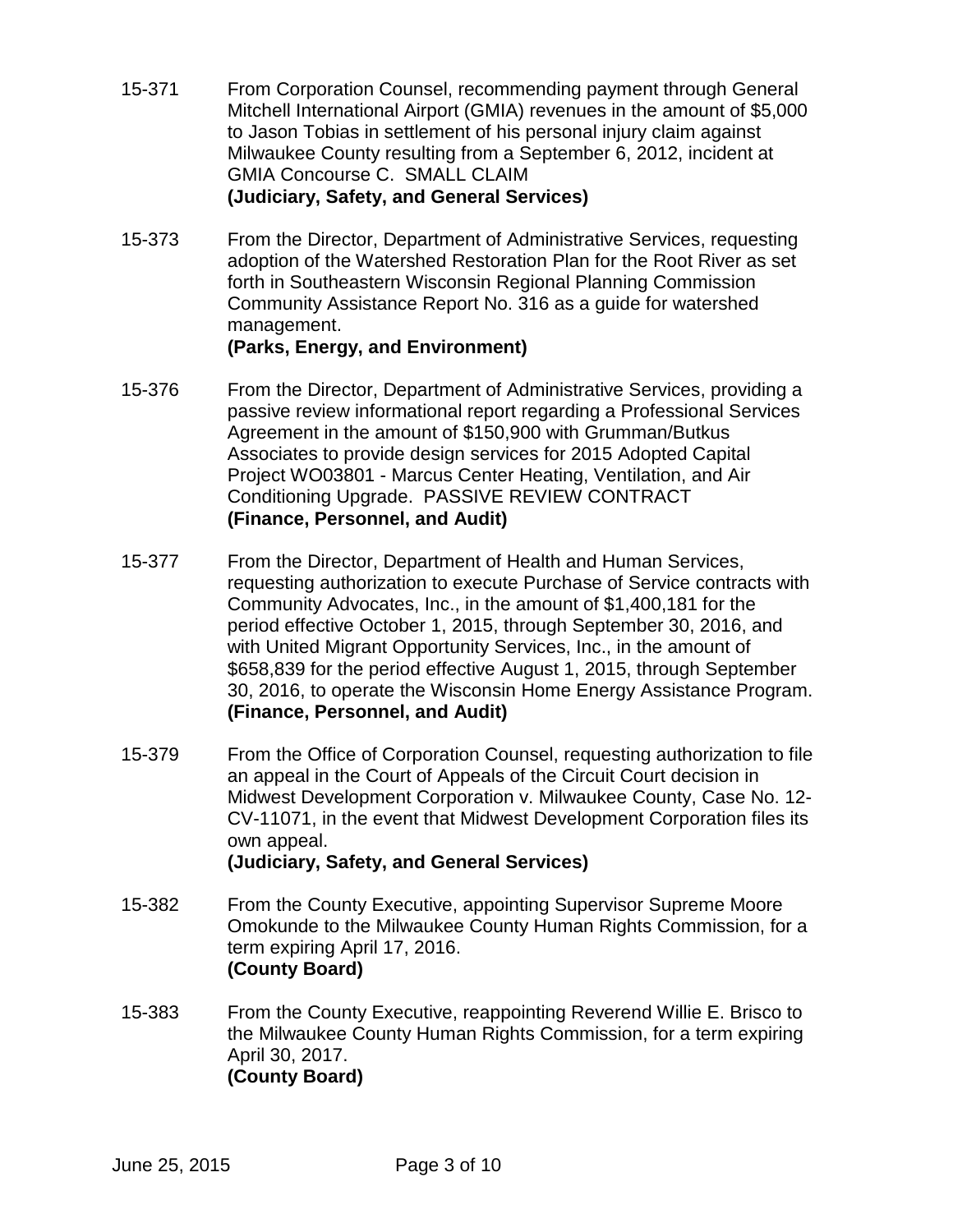- 15-384 From the County Executive, reappointing Ms. Lukischa Ramos to the Milwaukee County Human Rights Commission, for a term expiring April 30, 2017. **(County Board)**
- 15-385 From the County Executive, appointing Ms. Danielle Bailey to the Milwaukee County Human Rights Commission, for a term expiring April 30, 2017. **(Judiciary, Safety, and General Services)**
- 15-386 From the County Executive, appointing Mr. Eric Andrews to the Milwaukee Kickers Soccer Club Board of Directors, for an indefinite term at the pleasure of the County Executive. **(Parks, Energy, and Environment)**
- 15-387 From the County Executive, reappointing Mr. John Haupt to the Milwaukee County Commission for Persons with Disabilities, for a term expiring March 31, 2017. **(County Board)**
- 15-388 From the County Executive, reappointing Mr. Tom Jacobs to the Milwaukee County Commission for Persons with Disabilities, for a term expiring March 31, 2017. **(County Board)**
- 15-389 From the County Executive, reappointing Ms. Kathryn Zalewski to the Milwaukee County Commission for Persons with Disabilities, for a term expiring March 31, 2017. **(County Board)**
- 15-390 From the County Executive, reappointing Ms. Margaret Steimle to the Milwaukee County Commission for Persons with Disabilities, for a term expiring March 31, 2017. **(County Board)**
- 15-391 From the County Executive, reappointing Mr. Andrzej Walz-Chojnacki to the Milwaukee County Commission for Persons with Disabilities, for a term expiring March 31, 2017. **(County Board)**
- 15-392 From the County Executive, reappointing Mr. Patrick Linnane to the Combined Community Services Board, for a term expiring March 31, 2018.

**(County Board)**

15-393 From the County Executive, reappointing Mr. Duncan Shrout to the Combined Community Services Board, for a term expiring March 31, 2018. **(County Board)**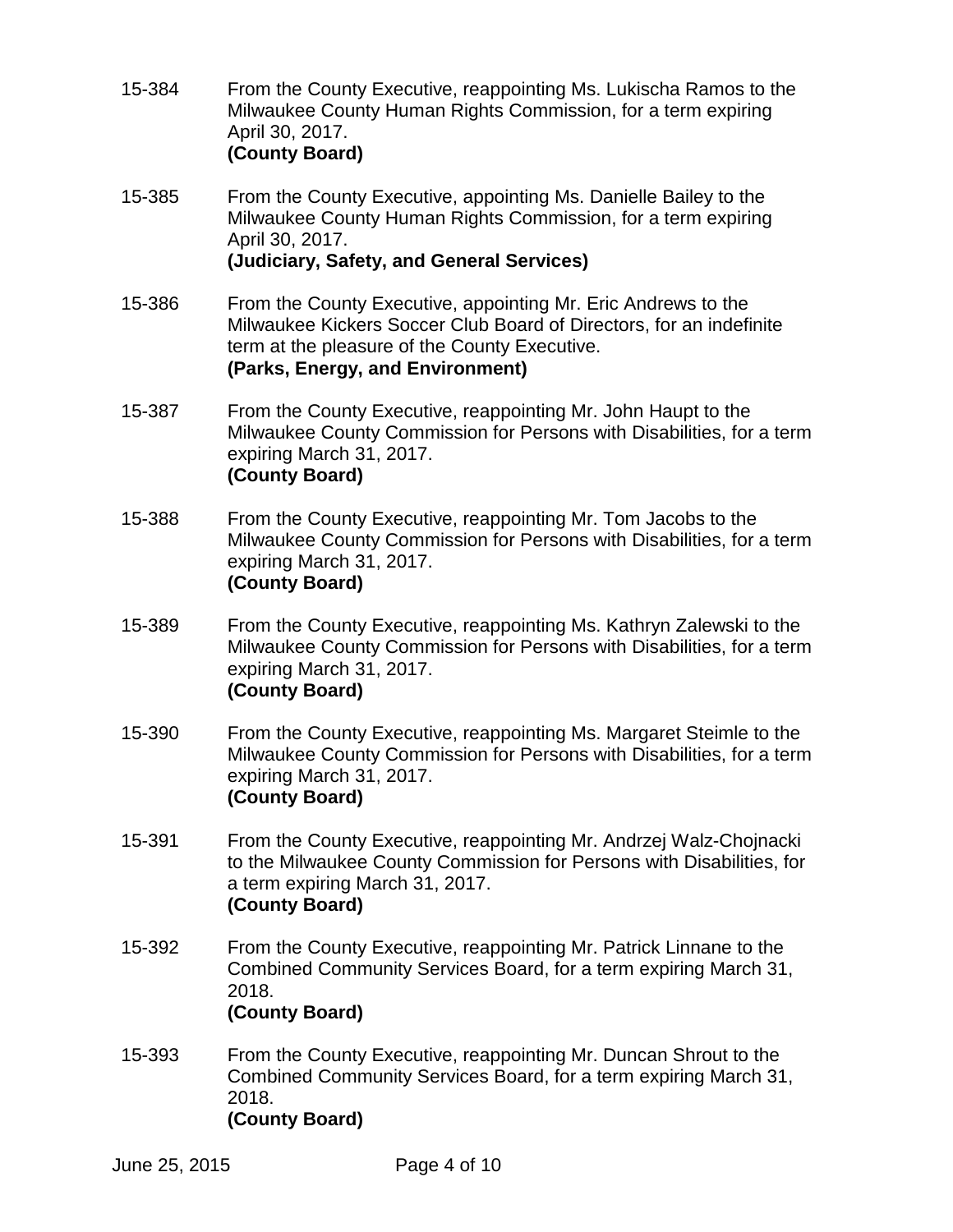- 15-394 From the County Executive, reappointing Ms. Lisa Burg to the Combined Community Services Board, for a term expiring March 31, 2018. **(County Board)**
- 15-396 From the County Executive, appointing Ms. Marcia Perkins to the Milwaukee County Commission for Persons with Disabilities, for a term expiring March 31, 2017. **(Health and Human Needs)**
- 15-397 From Corporation Counsel, recommending payment in the amount of \$40,000 through General Mitchell International Airport (GMIA) revenues to the Trust Account of Todd Korb in settlement of the personal injury claim of Michael Baars against GMIA and Milwaukee County resulting from a March 13, 2013, incident. **(Judiciary, Safety, and General Services)**
- 15-398 **2010 Adopted Capital Project WO614:** From the Director, Office of Emergency Management, requesting authorization to enter into the Third Amendment to the Lease Agreement with Bieck Management, Inc., for Lakeshore Towers, 6260 South Lakeshore Drive, Cudahy, Wisconsin, for a 10-year term with two automatic five-year renewal periods in order to install new equipment and occupy space in an adjacent room which is necessary to house the equipment of the 800 Megahertz Public Safety Radio System (Build Out Ten Sites to Digital) project.

**(Judiciary, Safety, and General Services)**

15-399 **2010 Adopted Capital Project WO614**: From the Director, Office of Emergency Management, requesting authorization to enter into a Professional Services Contract in an amount not to exceed \$168,200 with CDX Wireless, Inc., for a term effective June 2015 through July 2016, to continue providing project management and technical expertise essential to the successful implementation of the OASIS 800 Megahertz Public Safety Radio System (Build Out Ten Sites to Digital) project.

**(Finance, Personnel, and Audit)**

15-400 From the Director, Department of Parks, Recreation, and Culture, requesting authorization to accept a State of Wisconsin Department of Natural Resources County Snowmobile Trails Aids grant in the amount of \$3,150.

**(Finance, Personnel, and Audit)**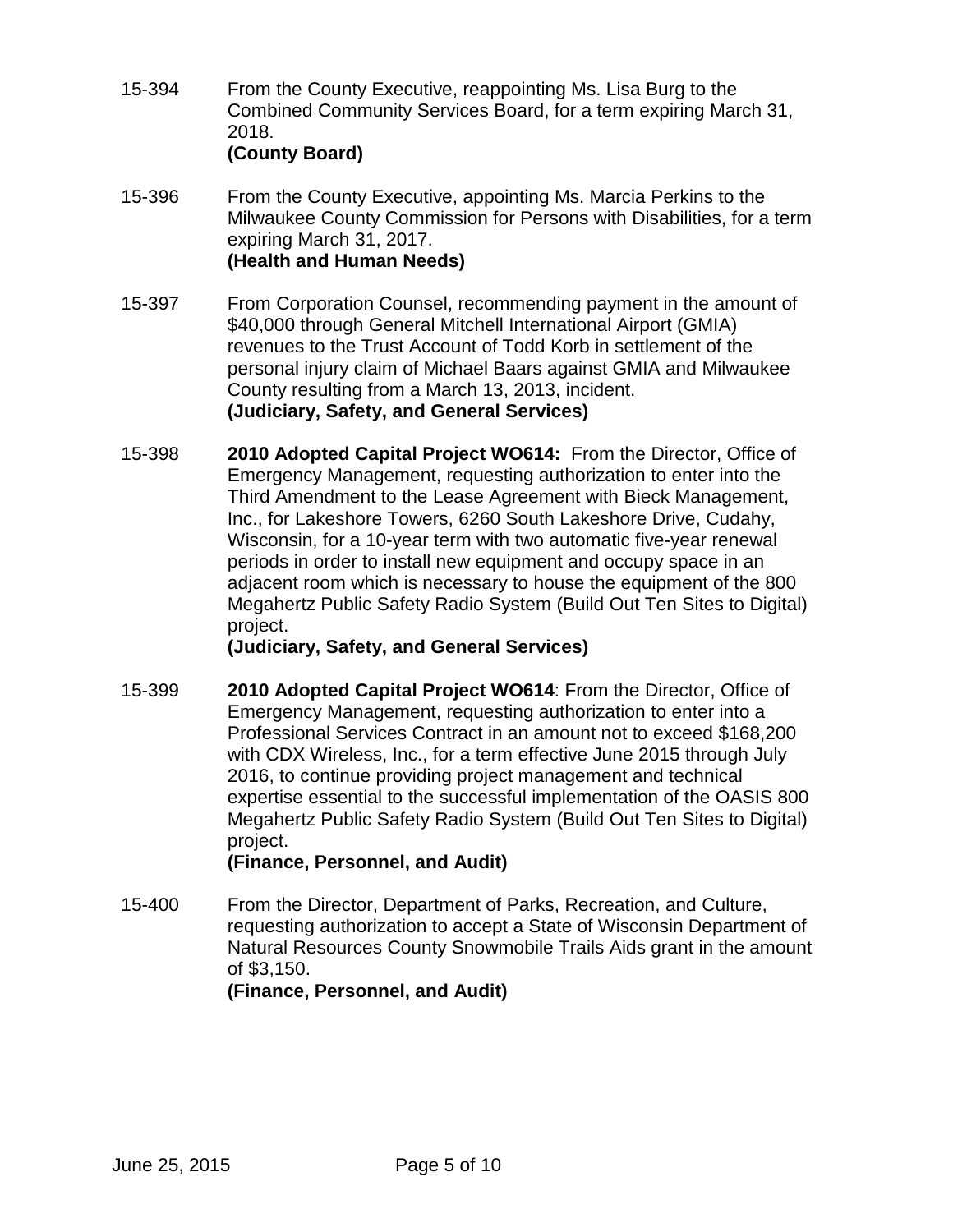15-401 From the Medical Examiner, requesting authorization to execute a Forensic Pathology Fellowship Program Agreement in the amount of \$90,000 with the Medical College of Wisconsin, Inc., and the Medical College of Wisconsin Affiliated Hospitals for the period effective July 1, 2015, through June 30, 2016.

## **(Judiciary, Safety, and General Services, and Finance, Personnel, and Audit)**

- 15-403 From the Director, Office of Performance, Strategy, and Budget, Department of Administrative Services, submitting a 2015 Appropriation Transfer Packet for the June 2015 Cycle. **(Finance, Personnel, and Audit)**
- 15-405 From the Director of Risk Management, Department of Administrative Services, requesting authorization to enter into a Liability Insurance Brokerage Services Contractual Agreement with Aon Risk Services for a three-year term starting on July 1, 2015, for a flat rate fee of \$87,000 for year one, \$89,610 for year two, and \$92,298 for year three of the Agreement.

## **(Judiciary, Safety, and General Services, and Finance, Personnel, and Audit)**

- 15-406 From the Director, Department of Family Care, requesting authorization to accept a Money Follows the Person Capacity Building Funding Grant in the amount of \$25,000 from the Wisconsin Department of Health Services to better serve people with complex behaviors or other complex needs. **(Finance, Personnel, and Audit)**
- 15-407 From the Director, Department of Family Care, requesting authorization to enter into a Professional Services Contract in an amount not to exceed \$175,000 per year with the Medical College of Wisconsin to provide medical consultant services beginning September 1, 2015, and ending August 31, 2018, for a total amount not to exceed \$525,000.

**(Health and Human Needs, and Finance, Personnel, and Audit)**

15-410 From the Director of Economic Development, Department of Administrative Services, requesting authorization to enter into a Purchase Agreement in the amount of \$52,000 with Mr. Terry Heinemeier for the County-owned, tax-deeded property located at 3901 East Martin Avenue, Cudahy, Wisconsin. **(Economic and Community Development)**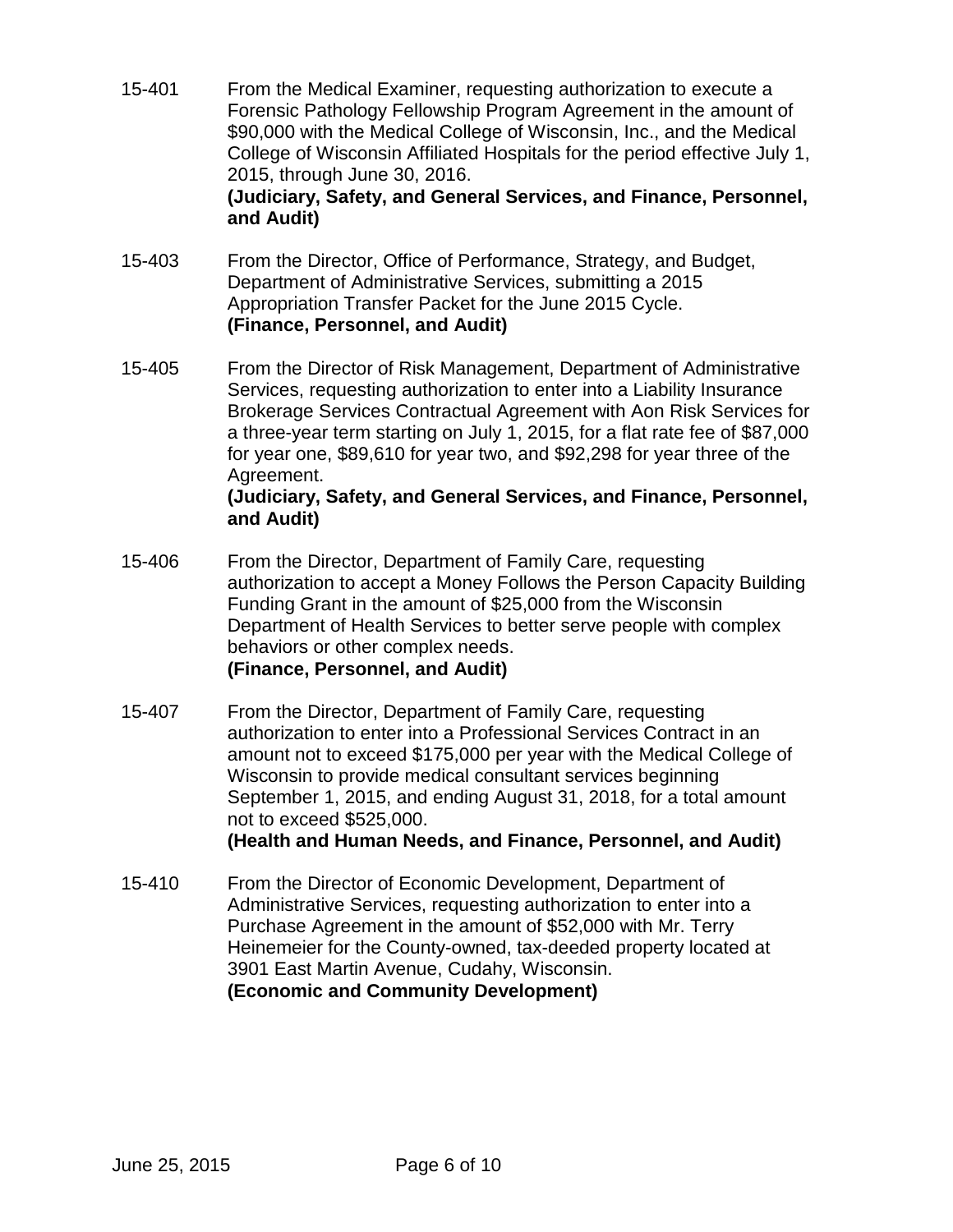- 15-412 From the Chief Judge, requesting authorization to accept John D. and Catherine T. MacArthur Foundation Safety and Justice Challenge Stage 1 grant funds in the amount of \$149,500 for the period from May 11, 2015, to January 6, 2016. **(Judiciary, Safety, and General Services, and Finance, Personnel, and Audit)**
- 15-413 From the Director of Economic Development, Department of Administrative Services, requesting authorization to execute an Option to Purchase at a purchase price of \$1 and to enter into a Development Agreement with Head of the Herd, LLC, for Blocks 1, 2, 4, and 7 of the Park East Corridor.

#### **(Economic and Community Development)**

- 15-419 From the Director, Department of Parks, Recreation, and Culture, requesting authorization to accept a donation of art for installation in Pulaski Park in the City of Milwaukee and made possible in part through the Greater Milwaukee Foundation's Mary L. Nohl Fund grant received by Sixteenth Street Community Health Centers. **(Parks, Energy, and Environment)**
- 15-420 From the Director, Department of Parks, Recreation, and Culture, requesting authorization to accept Mortgage Guaranty Insurance Corporation's donation of an irrigation system and landscape services for Red Arrow Park in the City of Milwaukee for the 2015 lawn care season.

## **(Parks, Energy, and Environment)**

15-422 From the Director, University of Wisconsin-Milwaukee County Cooperative Extension (UW Extension), requesting authorization to enter into Amendment No. 3 of a Professional Services Contract increasing the existing contract by \$172,282, from \$496,528 to \$668,810, between Milwaukee County and UW Extension for professional staffing services for the period effective January 1, 2015, through December 31, 2015.

## **(Parks, Energy, and Environment, and Finance, Personnel, and Audit)**

15-427 From the Director of Audits, Office of the Comptroller, requesting authorization to implement recommendations contained in the audit report titled "Boerner Botanical Gardens Must Address Numerous Needs to Achieve Its Mission" or alternative actions as suggested by the Director, Department of Parks, Recreation, and Culture. **(Parks, Energy, and Environment, and Finance, Personnel, and Audit)**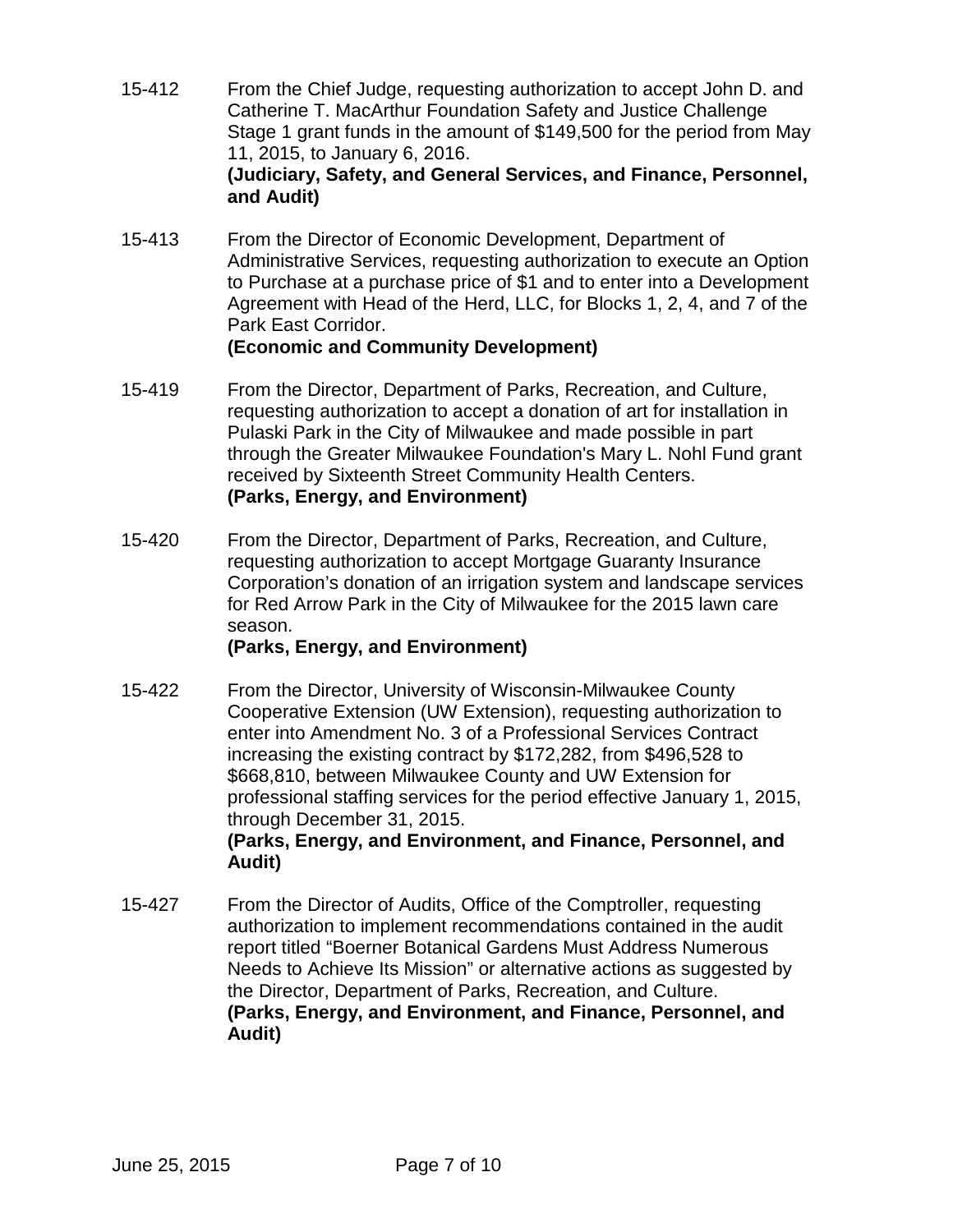15-435 From the Chairwoman of the Committee on Health and Human Needs, appointing members to the Administrative Determination Review Committee. **(Health and Human Needs)**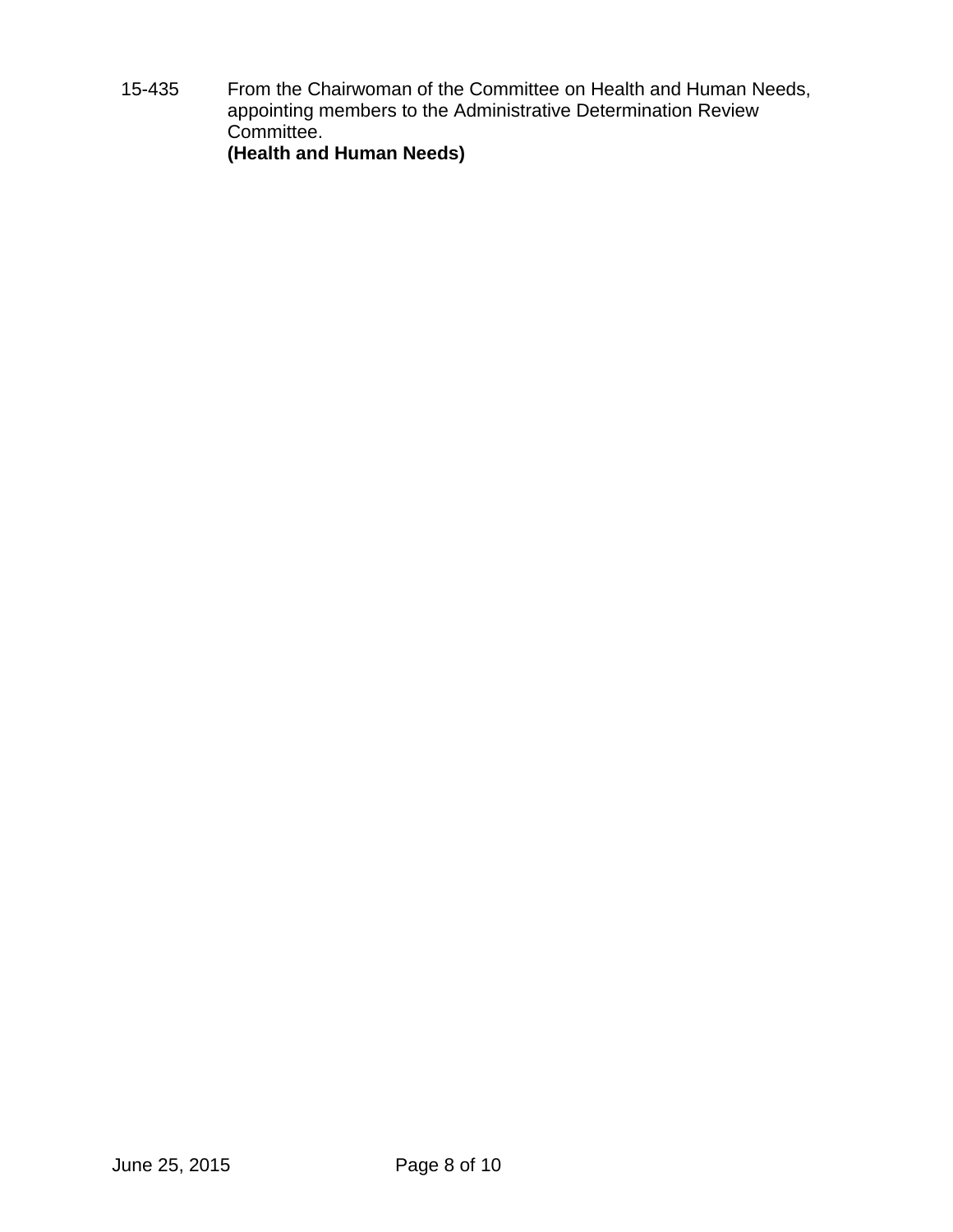## **REPORTS & COMMUNICATIONS**

#### **Referrals Received from the County Board Chairperson and Placed on File on June 25, 2015**

- 15-402 From the Director of Compensation/Human Resources Information System, Department of Human Resources, providing an informational report relative to Reclassification of Existing positions, Advancements within the Pay Range, Reallocations of Non-Represented positions; Appointments at an Advanced Step of the Pay Range; Revisions to Executive Compensation Plan positions; Dual Employment; Emergency Appointments; Temporary Appointments; and Temporary Assignments to a Higher Classification. **(Finance, Personnel, and Audit)**
- 15-404 From the Director, Department of Family Care (DFC), providing an informational report regarding DFC unaudited income statements for the Managed Care Organization for the period January 1, 2014, through December 31, 2014**. (Health and Human Needs, and Finance, Personnel, and Audit)**
- 15-408 From the Director, Department of Family Care, providing an informational report regarding the ongoing development of an Integrated Health Agency titled "My Choice, Inc.," to serve older adults and persons with disabilities. **(Health and Human Needs, and Finance, Personnel, and Audit)**
- 15-409 From the Director of Economic Development, Department of Administrative Services, providing an informational update on the Milwaukee County Automated Mapping and Land Information System. **(Economic and Community Development)**
- 15-424 From the Milwaukee County Comptroller, submitting an informational report providing an update on the 2015 Year-End Fiscal Projection for Milwaukee County (April 2015). **(Finance, Personnel, and Audit)**